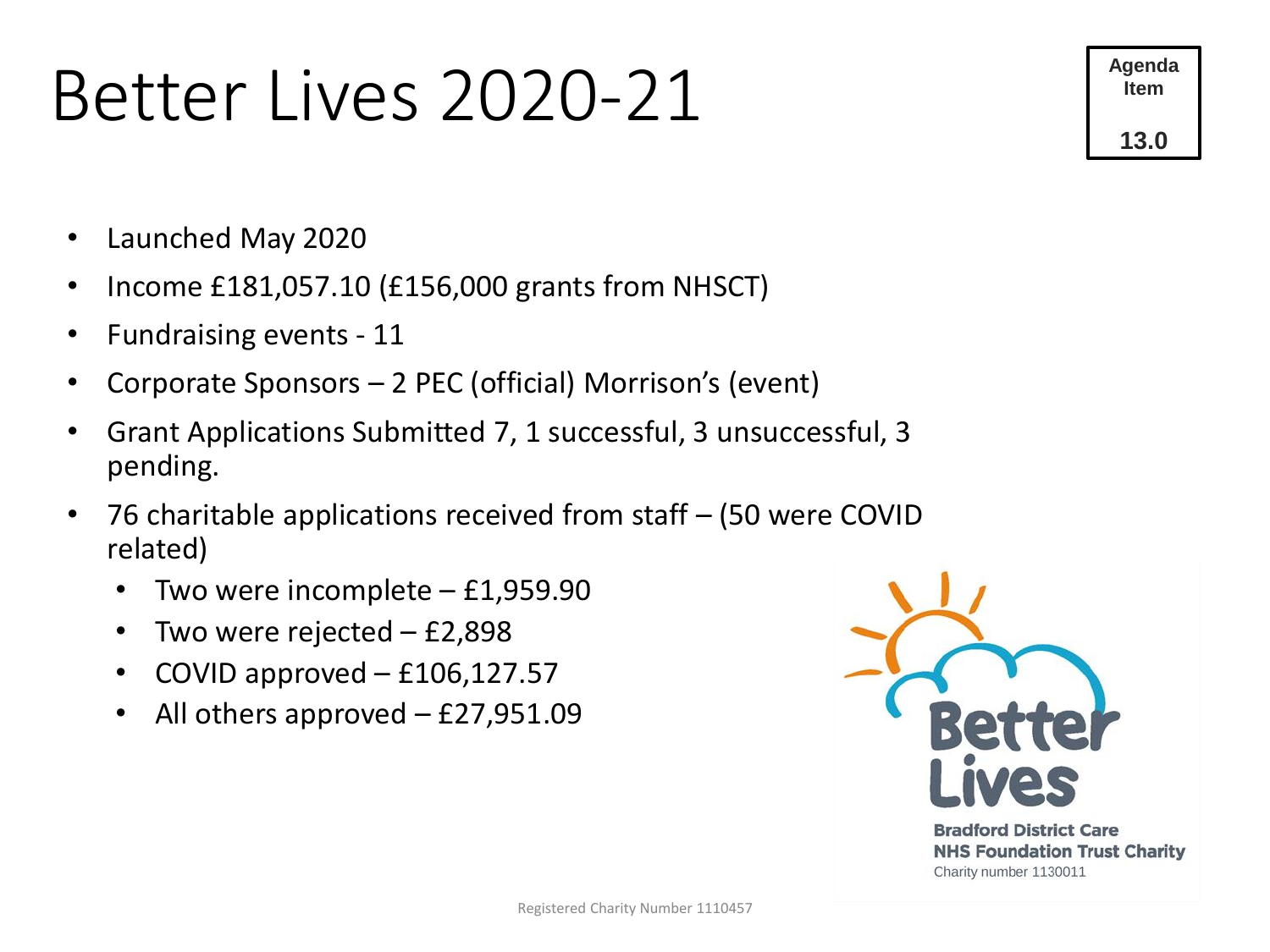



- P.E.C became our first corporate partner- hosting their own events and volunteering
- New fundraising partnerships with other local NHS charities
- Team effort to secure a national adoption for the Big Tea with **Morrisons**
- New local relationships with local Morrisons stores
- First grant awarded for a new allotment in Keighley for the EI team
- Grant application pending for Morrisons Foundation
- Grant application pending for Skipton Building Society Foundation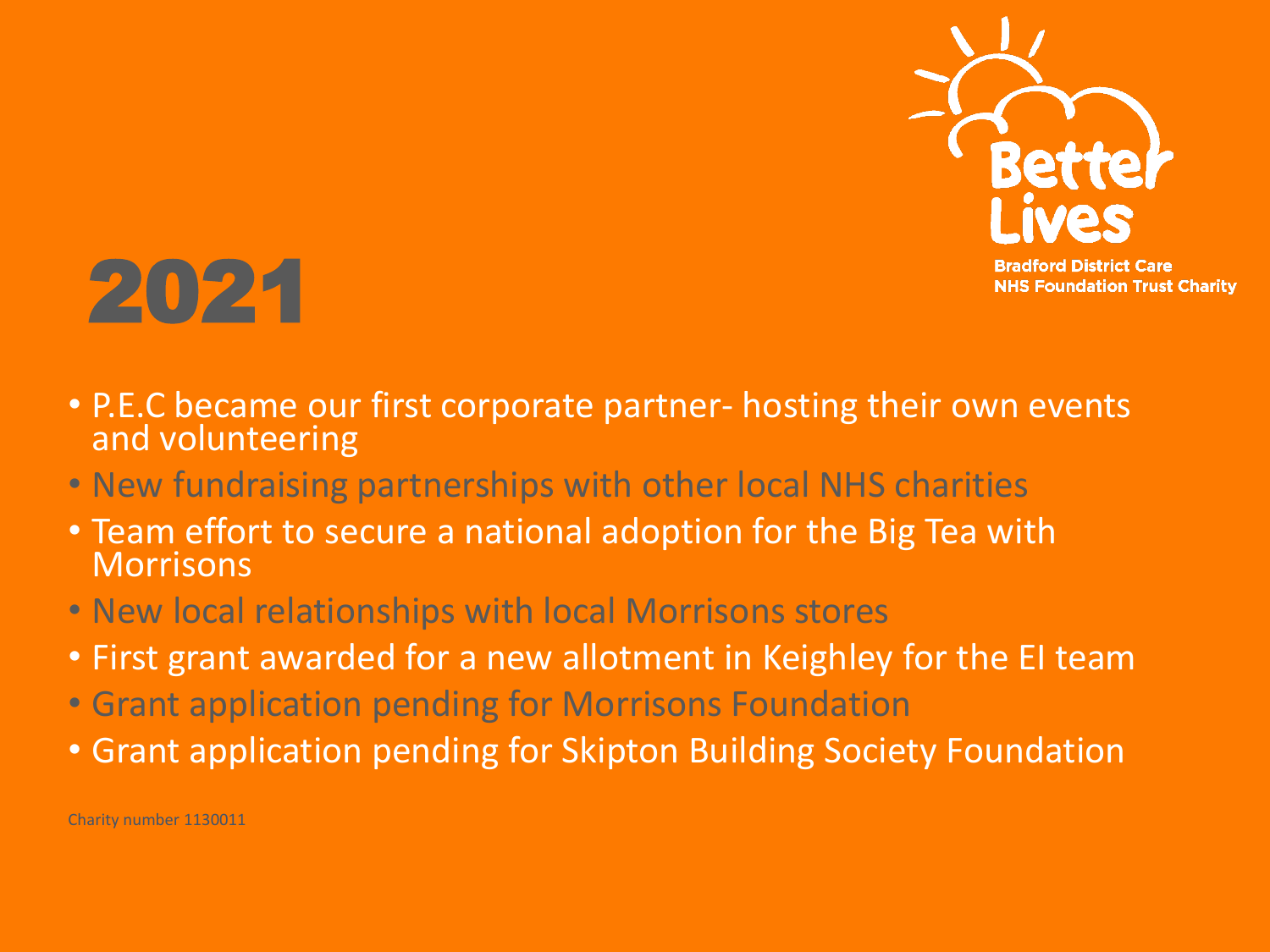

**Bradford District Care NHS Foundation Trust Charity** Charity number 1130011

## 2021 events

## **Big Tea Superhero day 5K in May 3 Peaks Challenge World Mental Health Day**

Charity number 1130011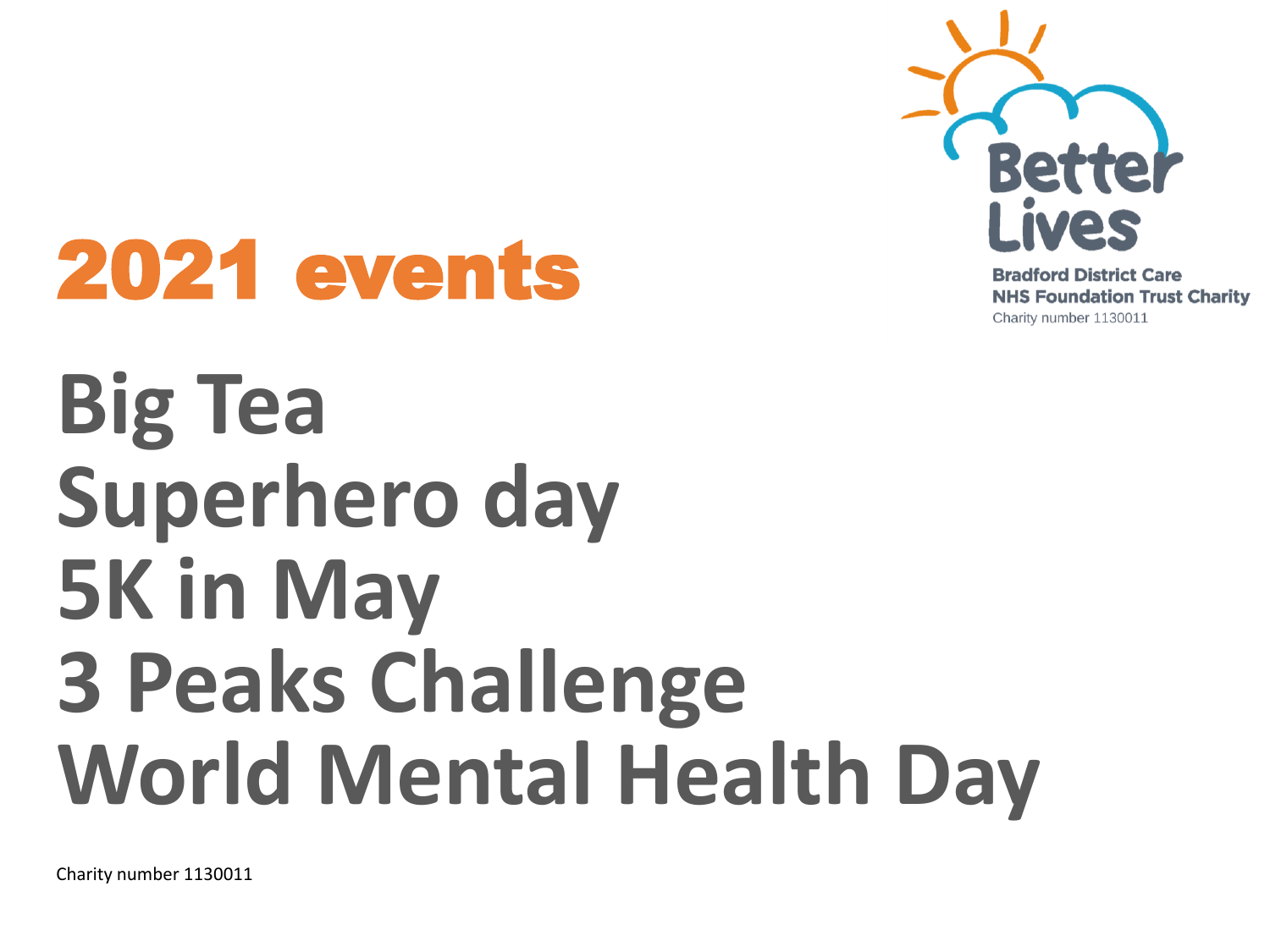

**District Care NHS Foundation Trust Charity** Charity no. 1130011

**NHS**<br>Big Tea

# Save the date!

The **NHS Big Tea** is taking place on **Monday** 5 July and we'd love you to pop the kettle on and join us.

We'll be back in touch with lots of exciting plans and ways you can support us.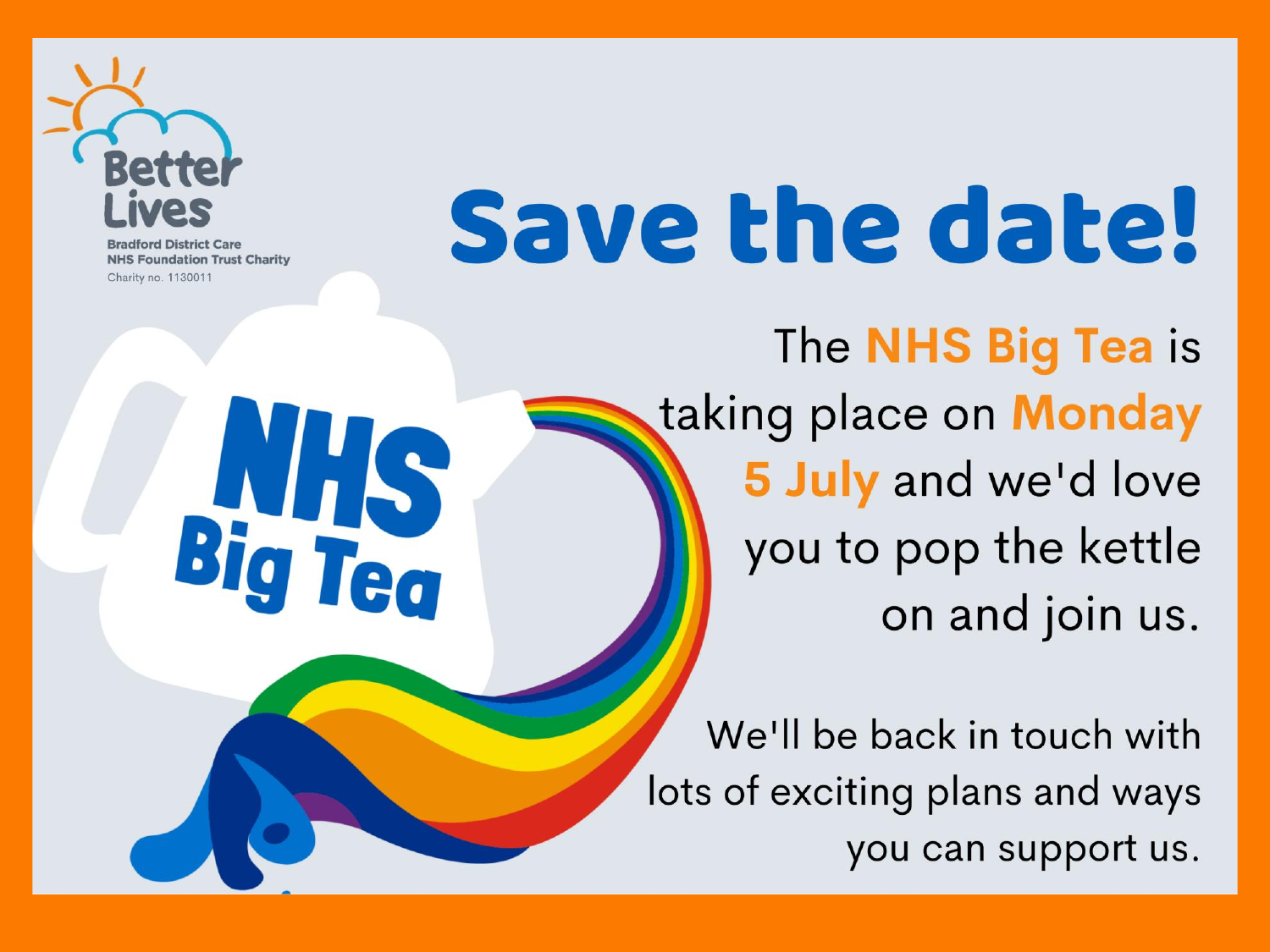



**Bradford District Care NHS Foundation Trust Charity** Charity number 1130011

- Fabulous opportunity to promote our work internally
	- Ideal event to attract new corporate supporters
- Great platform to host our own Better Lives event in Saltaire
- Local Morrisons stores across Bradford already planning their events
- Host your own tea-party with family & friends- invites, posters & bunting
	- Share with all your networks- make this our biggest ever fundraiser
	- Introduce the charity to all your local business networks/contacts
		- Amazing opportunity to get together as a communi**tea**!!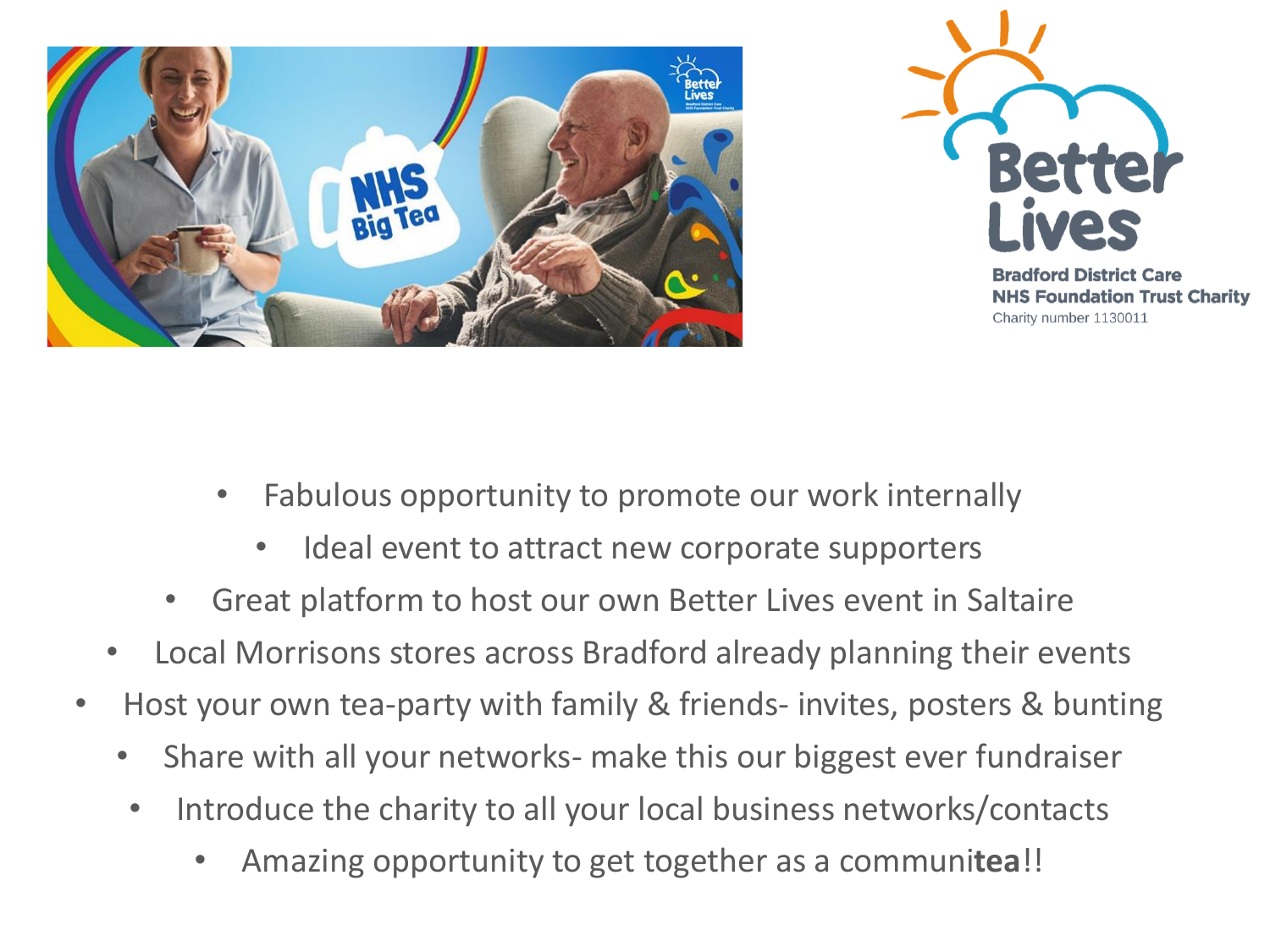





**Bradford District Care NHS Foundation Trust Charity** 

- Monday 5<sup>th</sup> July- NHS Superhero day in primary schools across Bradford and Craven in partnership with Airedale & Bradford Hospitals charities
- Lovely opportunity for schools to raise funds for their local NHS and to share our mental health materials for children

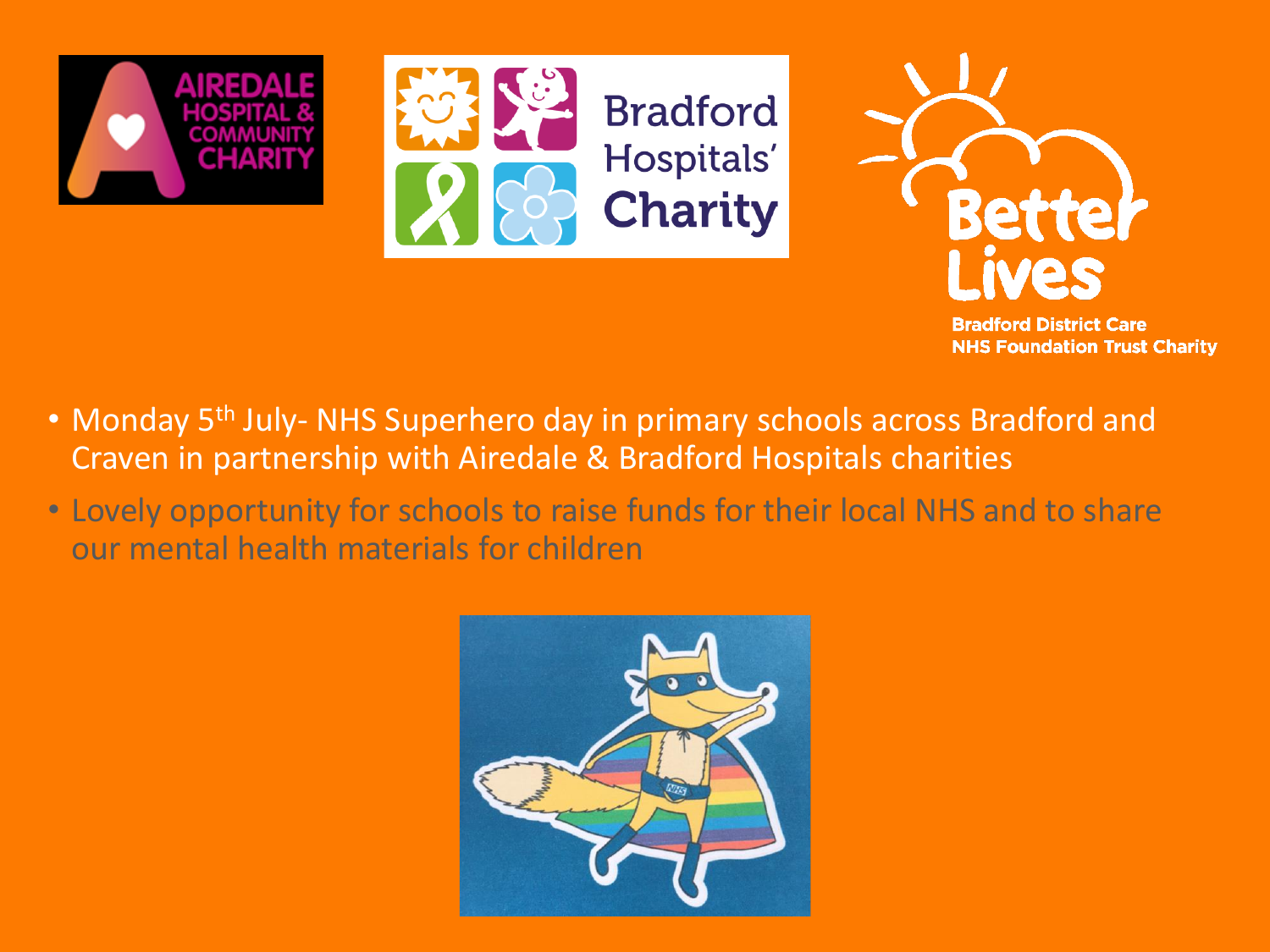

- **National initiative- but can raise funds for Better Lives:**
- Run, walk, cycle, swim 5K- pay £5 to take part & raise sponsorship
- E.g. I'm going to walk/cycle 5k a day, every day in May
- Encourage 5 others to take part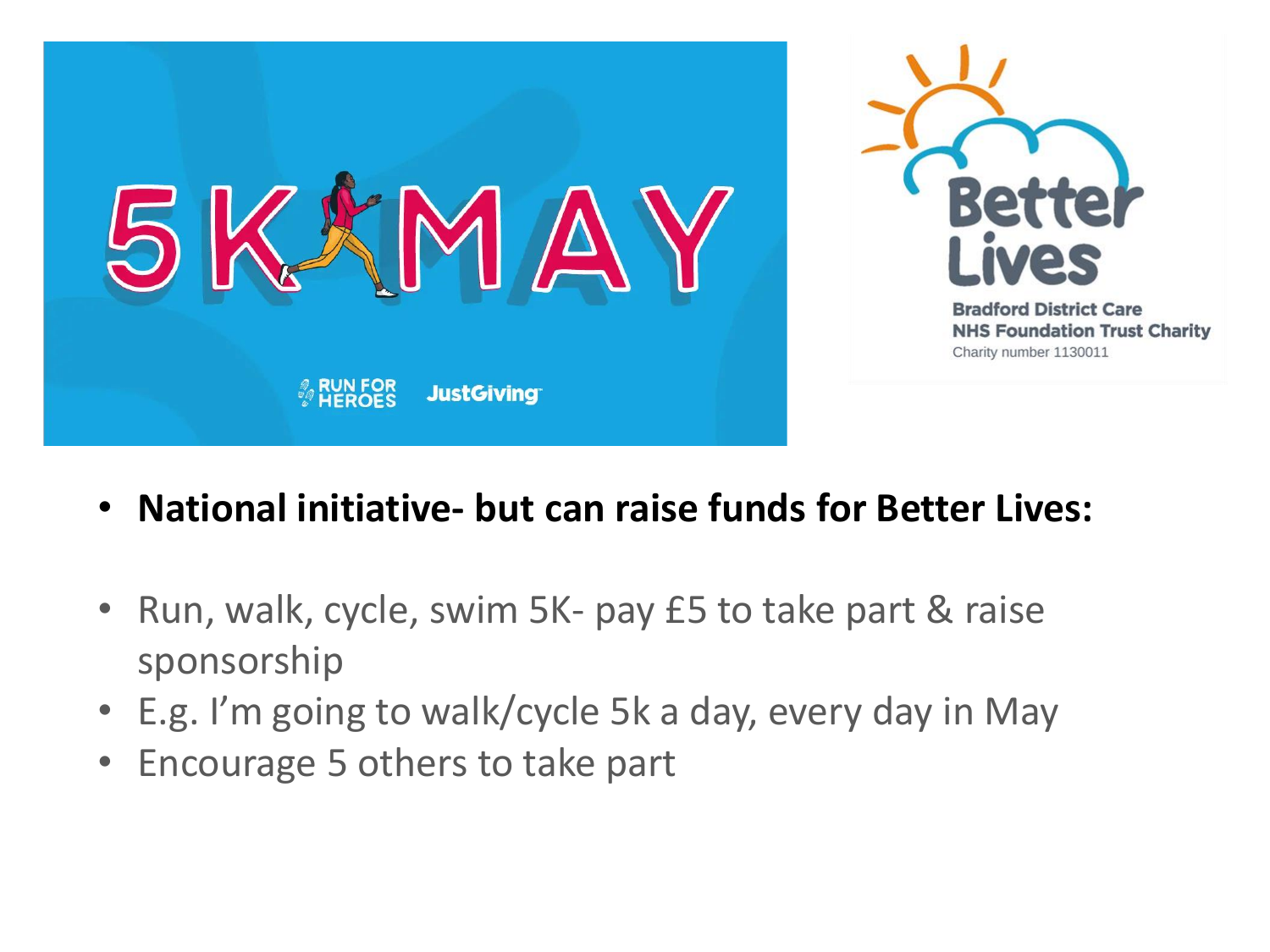



**Bradford District Care NHS Foundation Trust Charity** 

### **Saturday 25th September 2021**

- A 24.5-mile trek over Pen y Ghent, Whernside and Ingleborough (each one just over 2000ft high)
- The route starts in Horton in Ribblesdale (postcode BD24 0HF)
- In partnership with Calderdale& Huddersfield NHS charity
- Registration opening soon